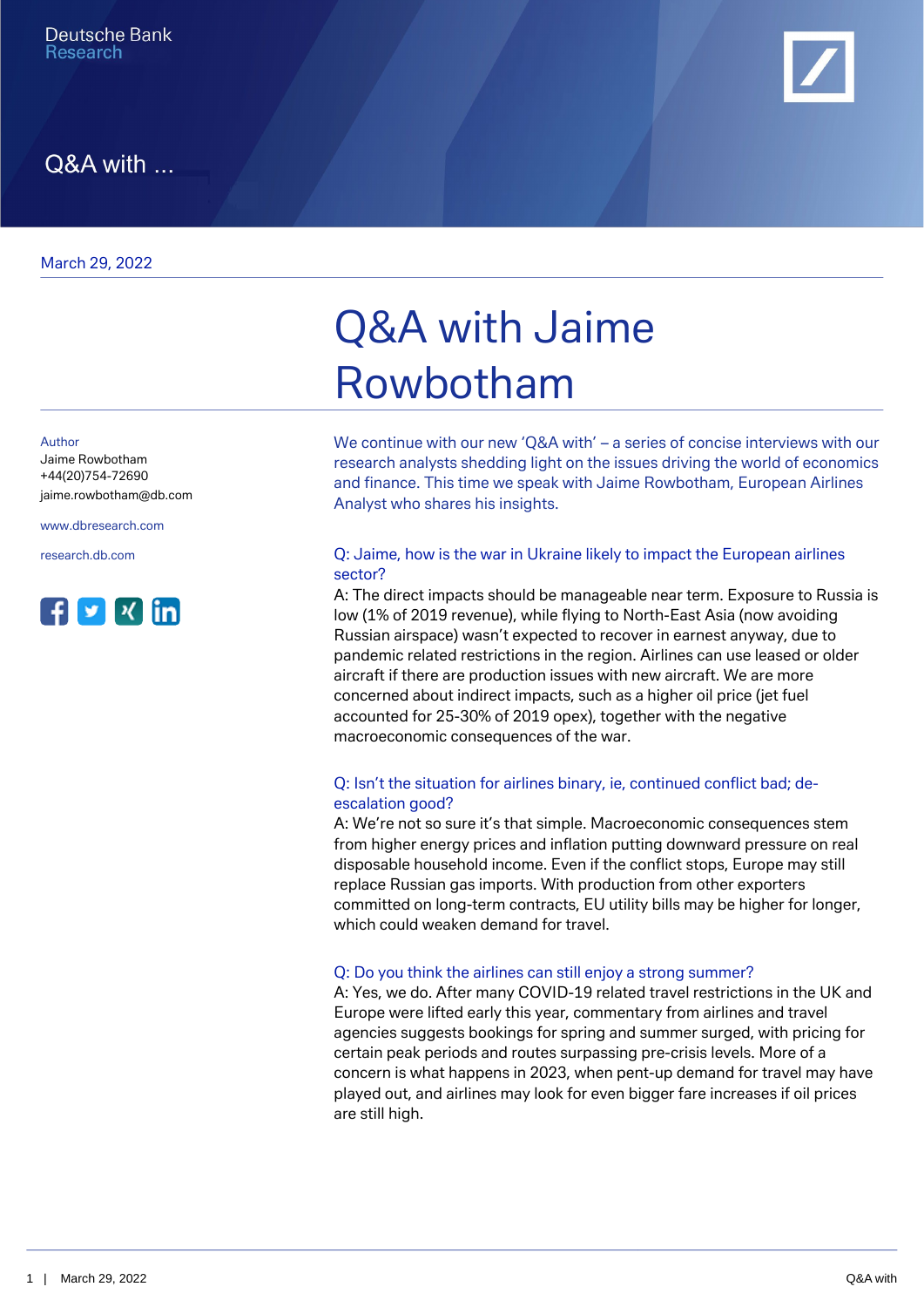

### Q&A with Jaime Rowbotham

Clients of Deutsche Bank Research can access more here: [European Airlines:](https://research.db.com/Research/Article?rid=f3965239-8c8f-4f53-a4e9-1f36b4713e93-604&kid=RP0001&documentType=R&wt_cc1=IND-1713-4721) [Pricing in a more turbulent outlook](https://research.db.com/Research/Article?rid=f3965239-8c8f-4f53-a4e9-1f36b4713e93-604&kid=RP0001&documentType=R&wt_cc1=IND-1713-4721)